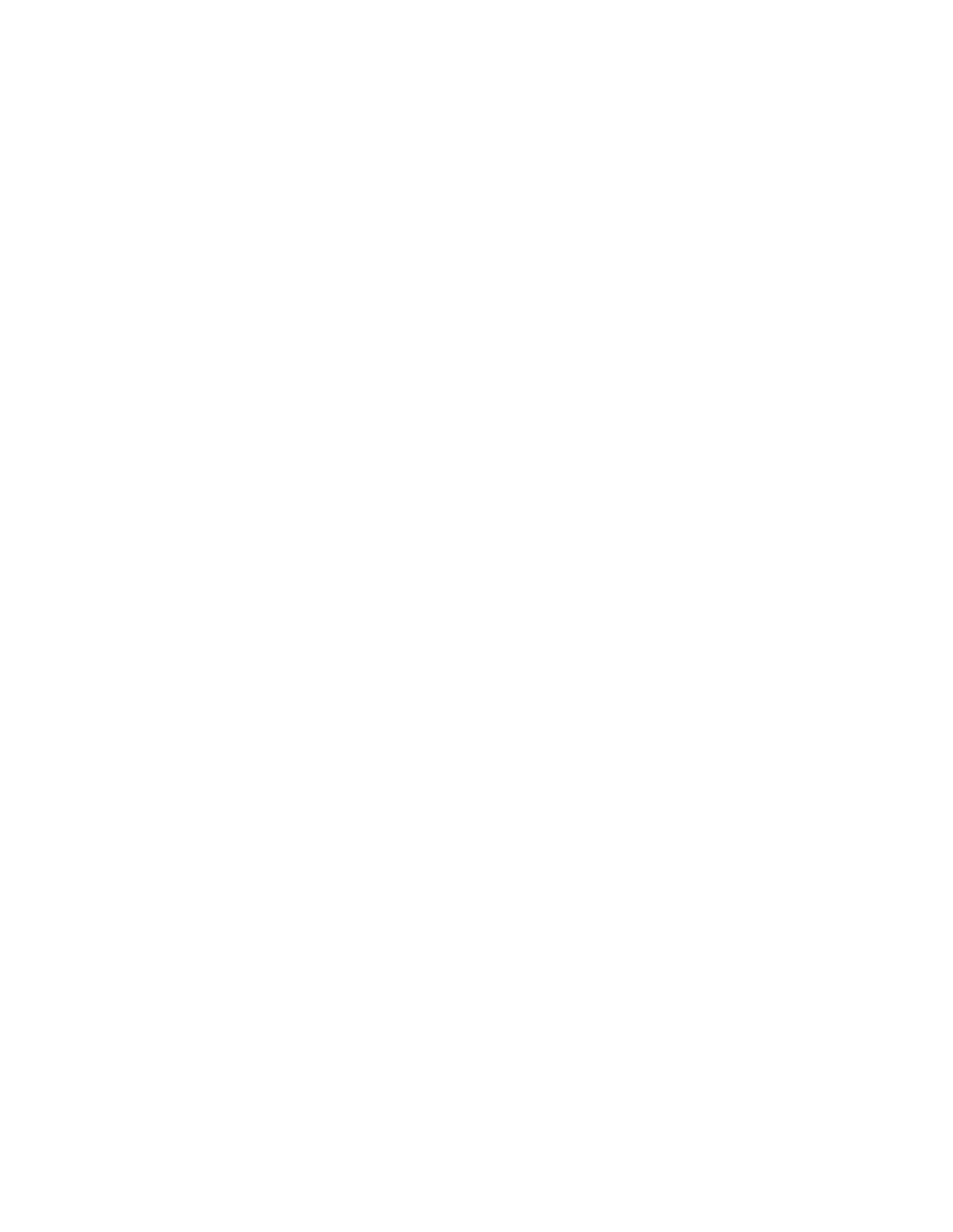become a significant health hazard. In this category are Manganese, Mercury, Lead and Arsenic which are carcinogenic, affecting among others, the central nervous system. Hg, Pb, Cd and Cu affect the kidneys or liver, while Ni, Cd, Cu and Cr affect skin, bones, or teeth.

quality at elevated levels of anions ( $\overline{NO}_{3}^{3}$ ,  $\overline{Cl}^{3}$  and  $\overline{SO}_{4}^{2}$ ) The Ojota area of Lagos has the largest municipal landfill situated at Olusosun, while groundwater is the major source of water supply for people living at Oregun, Ikosi-Ketu, Ojota garage and Ojota-Ogudu, around the landfill site. Lagos metropolis is highly industrialized with rapidity in urban population. For this reason, probable contamination of groundwater from both domestic and industrial wastes in the area has been of major concern to researchers in environmental and health. Previous work revealed that the Olusosun landfill shows a measurable impact of leachate outflows on groundwater in the groundwater body and heavy metals  $(Cr^{3+})$ , Cd and

Cu) attenuation following no definite pattern (Longe and Enekwechi, 2007).

concentrations of NO $3$ <sup>-</sup>, SO  $_4^2$ From other parts of Lagos, Longe and Balogun (2009) examined the level of groundwater contamination near a municipal landfill site at Alimosho where the mean the stipulated World Health Organisation (WHO) potable water standards and the Nigerian Standard for Drinking Water Quality (NSDWQ). Momodu and Anyakora (2010) assessed heavy metal contamination of groundwater in middle class neighbourhood of Lagos. None of the samples analysed contained  $Al^{3+}$  in concentrations above the WHO and NSDWQ maximum contamination level, with the exception of  $[Cd]$  and  $[Pb^{2+}]$ , which are above the tolerable contamination level. This population is prone to a significant risk due to the toxicity of these metals and the fact that for many, hand dug wells and bore holes are the only sources of their water supply.

The impact of leachate percolation on ground water quality in the vicinity of an unlined municipal solid waste landfill site at Igando area of Lagos metropolis has been studied by Aderemi et al. (2011). From the study, total dissolved solids (TDS), electrical conductivity and [Na<sup>+</sup>] exceeding the WHO's tolerance limits for drinking water with 75% of the samples exceeding WHO's limits for pH and ΣFe. In addition, high population of *Enterobacteriaceae* ranging from 4.0  $\times$  10<sup>3</sup>  $\pm$  0 to 1.0575  $\times$  10<sup>6</sup>  $\pm$ 162,705 cfu/ml was also measured in the groundwater samples.

The objective of this paper is to develop a subsurface flow model, and analyze the horizontal distance influence of landfill site from wells on heavy metals concentration in the groundwater in the shallow aquifer overlying active the landfill. Even though, the vulnerability of groundwater to landfill operations in Lagos has been revealed, no previous work has employed a GIS to describe the subsurface flow below the active Olusosun landfill. Also, the most common instrumental method used to determine heavy metals concentrations in groundwater is

mainly atomic absorption spectrometry (AAS). Compared to AAS technique, Inductively Coupled Plasma Mass Spectrometry (ICP-MS) method is characteristic of high sensitivity and accuracy (Vladimir et al., 2007). ICP-MS is a type of [mass spectrometry w](http://en.wikipedia.org/wiki/Mass_spectrometry)hich is capable of detecting [metals a](http://en.wikipedia.org/wiki/Metals)nd several [non-metals a](http://en.wikipedia.org/wiki/Non-metals)t concentrations as low as one part in  $10^{12}$  (part per trillion). This is achieved by [ionizing t](http://en.wikipedia.org/wiki/Ionization)he sample with [inductively coupled plasma a](http://en.wikipedia.org/wiki/Inductively_coupled_plasma)nd then using a [mass](http://en.wikipedia.org/wiki/Mass_spectrometer) [spectrometer t](http://en.wikipedia.org/wiki/Mass_spectrometer)o separate and quantify those ions. This [database t](http://en.wikipedia.org/wiki/Database)echnology will go a long way to explain subsurface flow and significant contamination or otherwise of the heavy metals chemistry taking cognisance of drinking water quality standards as recommended by FEPA (1991) and WHO (2003).

# **Study area**

The Olusosun landfill is situated exactly on a geographical cross wire at latitude N6° 35' 40.4"and longitude E3° 22' 44.3" as shown in Figure 1, 48 m above sea level. It covers about 42.7 ha of land with estimated residual life span of 20 years. Figure 2 is a photograph of part of the landfill site showing areas of refuse dump and

leachate release. LAWMA report (2007) indicates that the dump site receives approximately 40% of the total waste deposits from Lagos metropolis and has been active since Friday 19th November, 1992.

In various discussions which pertain to the physical setting of Lagos, vegetation and soil types have been implicated to influence the spatial pattern of the landform. Abegunde (1976) showed how the relief and drainage patterns of Lagos generally reflect the coastal location. The coastal lowlands which dominate the Lagos landscape form part of a wider stretch of the coastal zone of southern Nigeria (Figure 3). The mode of landform evaluation in Lagos has been largely influenced physicotropical climatic characteristics, which include; rainfall amount, intensity and distribution character of vegetation. All of which have been implicated in the dynamics of coastal landform processes in the area.

Geologically, Lagos area is within the Dahomey Miogeosynclinal Basin, Southwestern Nigeria. It is underlain by sedimentary deposits comprising silt, clay, peat or coal and sands of various sizes, and composition with a high degree of lithologic variability (Figure 4). From hydrogra-phical study, Onwuka (1990) identified two broad geological formations in Lagos area. These are Ilaro Formation and Coastal Plain Sands in the seacoast of Lagos. The Quarternary Formation of the Coastal Plain Sands is more wide spread over the study area.

#### **MATERIALS AND METHODS**

#### **Field materials, measurements and sampling**

Well depth and water level measurements were obtained using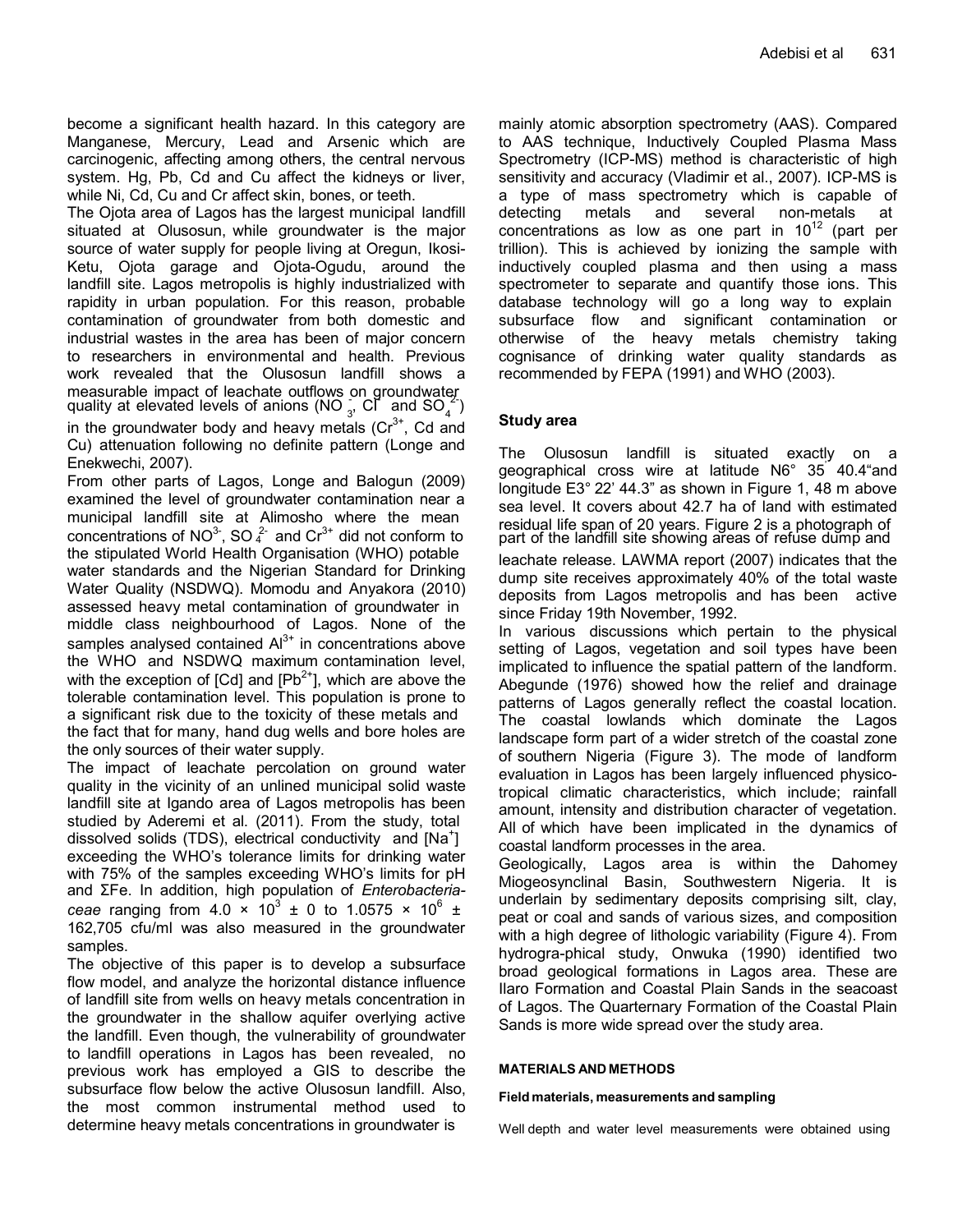

**Figure 1.** Map of Lagos metropolis showing location of the study area.



**Figure 2.** Photograph of part of the Olusosun landfill site showing areas of refuse dump and leachate release.

string, beaker, hook and sinker with measuring tape. Geographical locations of wells and elevation were captured on the field using Global Positioning System (GPS). During the reconnaissance survey, twenty wells comprising 11 tube wells (boreholes) and 9 large diameter wells (hand dug wells) were earmarked for sampling and designated L1 to L20. Wells numbers 15 and 16 were earmarked for control sampling because of the distance from the land fill site. The wells were between less than 200 and above 3000 m within and around the landfill site. The leachate sample was designated SLE. Two of the wells at 3010.2 m and 2963.2 m were also earmarked for control sampling.

Twenty raw water samples were collected from the wellhead in 20, 500 ml laboratory certified polyethylene, which has been earlier

rinsed 3 times with the well water to be sampled and acidified. Maximum holding periods were designated for each physical parameter, while the samples were preserved by keeping it cool in order to slow chemical and biochemical reactions. The leachate accumulating at the base of the landfill was sampled from one location within the landfill site.

#### **Vector mapping of water flow**

A vector map was created from information in a-two-grid vector using *Surfer 8*. The vector was drawn at each grid node based on static water level and elevation information. This was with a view to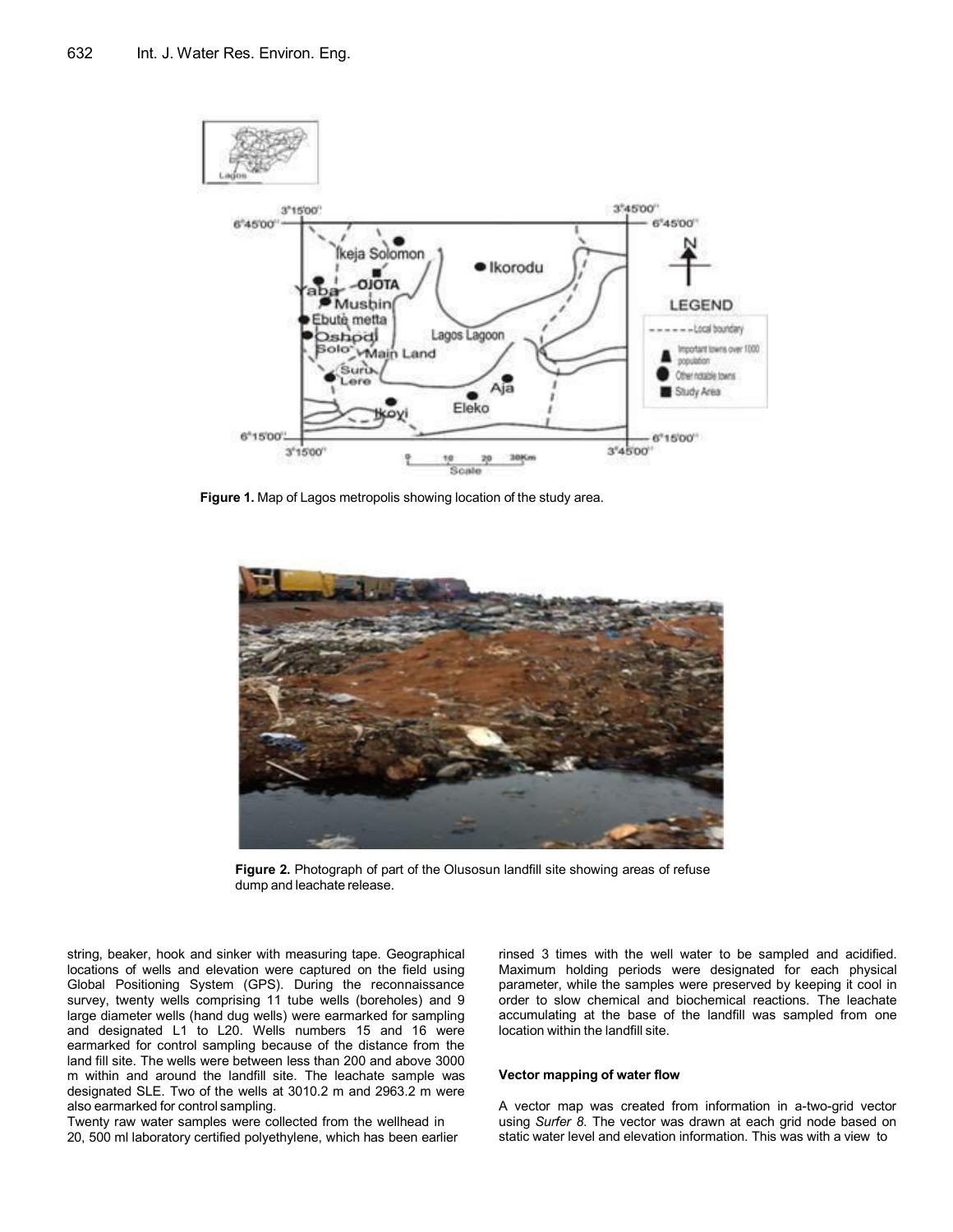emphasize on the groundwater flow direction within the study area where arrow symbols will indicate the "downhill" direction and their lengths will be indicative of the magnitude, or steepness, of the slope enhancing the flow direction of groundwater and groundwater potential zones (Figure 5).

#### **Analytical methodology**

Equipments employed to measure physical parameters are pH meter (For measuring hydrogen ion concentration) and Horiba U-10 multiprobe meter (For Total Dissolved Solids (TDS), Electrical Conductivity, EC) and Salinity. The concentrations of trace elements were determined using an Inductively Coupled Plasma Atomic Absorption Mass Spectrophotometer (ICP-MS). The internal standard of the ICP-MS also serves as the diluent consists primarily o[f deionized water, w](http://en.wikipedia.org/wiki/Deionized_water)ith nitric or hydrochloric acid, and Indium. 5 ml of the internal standard was added to a test tube along with 10 to 500 µl of the water sample. This mixture was then vortexed before it was pipetted and analyzed.

#### **PRESENTATION OF RESULTS**

The consistency of groundwater datasets helped in the explanation of subsurface flow analysis model in the study area. Figure 3 shows a steady state flow, where well head is independent of depth. This is important in order to generate a raster for groundwater flow vector. The standard output raster generated represents the groundwater volume balance residual, which measures the difference between the flow of water into and out of every cell within the 3 km radius of the Olusosun landfill site. Since the flow calculations are performed through each of the cell walls independently (flow is governed by the differences between adjacent cells), it is possible that more (or less) water may flow into a location than out of it, resulting in a positive (or negative) volume balance residual.

Unlike surface water which flows from areas of high to low elevation on the terrain, groundwater flows from a point of higher pressure gradient to a point of lower pressure gradient. The magnitude of pressure gradient in the subsurface is indicated by the length of the arrow, whereby areas of higher pressure gradients have longer arrows than areas of lower pressure gradients. The flow directions are north-south, north-west and south-east. Areas of high groundwater potentials are where the gradient is enhancing the flow direction of groundwater.

Results of physical properties of the investigated groundwater are summarized in Table 1 compared with the Federal Environmental Protection Agency (FEPA, 1991) and World Health Organisation (WHO, 2003) standards. The decimal [logarithm o](http://en.wikipedia.org/wiki/Logarithm)f the reciprocal of the [hydrogen ion activity o](http://en.wikipedia.org/wiki/Hydrogen_ion)f a water sample is defined as its pH. The pH value varies with temperature. Electrical conductivity (EC) in this context measures the ability of groundwater to conduct an electric current. This measurement is indispensable as it strongly relates to the Total Dissolved Solids (TDS) in the water, which in turn

reflects groundwater catchment geology as it finds application in water classification (Ela, 2007).

Figure 6 is a regression model for the line of best fit TDS = 29.71 EC - 47.9 in which the values for slope, TDS-intercept and EC of the groundwater are defined. Strong positive correlation (r = 0.85) exists between TDS and EC of the groundwater with high coefficient of determination ( $r^2 = 0.72$ ). The studied water samples at locations 5, 8 and 19 have elevated SL values in areas of shallow water tables, though still lower than the amount that could adversely affect human health.

Table 2 shows values of heavy metals concentration compared with drinking water standards of FEPA (1991) and WHO (2003), which provides the suitability picture of the groundwater for domestic and other purposes in the study area. Zinc (Zn) is one of the important trace elements that play a vital role in the physiological and metabolic process of man. Nevertheless, at higher concentration, zinc can be toxic to the man. Copper (Cu) is also an essential element for human beings, excess of which can be toxic, causing hypertension, pathological changes in brain tissues and specific diseases of the bone (Iyengar et al., 1988). In this study, the maximum concentration of Cu recorded is 0.02 mg/l which is within the recommended limits of drinking water.

The most common source of Iron (Fe) and Manganese (Mn) in the local groundwater around the study area is the leachate from the municipal landfill site. Fe in groundwater occurs mainly in form of ferric hydroxide. It is found in significant concentration in some sample of the studied groundwater only at locations 1, 3 and 4. The shortage of Fe causes anemia, while its prolonged consumption in water may lead to a liver disease called haermosiderosis (Iyengar et al., 1988). The main source of Cd in groundwater is industrial activities such as electroplating, pigments, plastic, stabilizes and battery manufacturing. Small quantities of Cd can cause adverse changes in the arteries of human kidney (Iyengar et al., 1988). It replaces zinc biochemically and causes high blood pressures, kidney damage and etc. It interferes with enzymes and causes a painful disease called Itaiitai. Cd concentrations in groundwater of the study area are mostly below the detectable level, except at location 14 where a concentration of 0.01 mg/l is recorded.

Lead (Pb) is an undesirable trace metal and a serious cumulative body poison, which can inhibit several key enzymes involved in the overall process of haemosynthesis whereby metabolic intermediate accumulates. Pb concentrations above the safe limit were measured in groundwater samples at locations 1, 5, 7, 8, 14 and 16. Measured values of heavy metals in groundwater are presented in Table 2.

From the descriptive statistics (Table 3) Pb has the maximum average concentration of 0.07 mg/l compared to other heavy metals, while Cd has the minimum standard deviation of 0.003.  $C_U$  is the most variable heavy metal, while Fe is the least variable trace element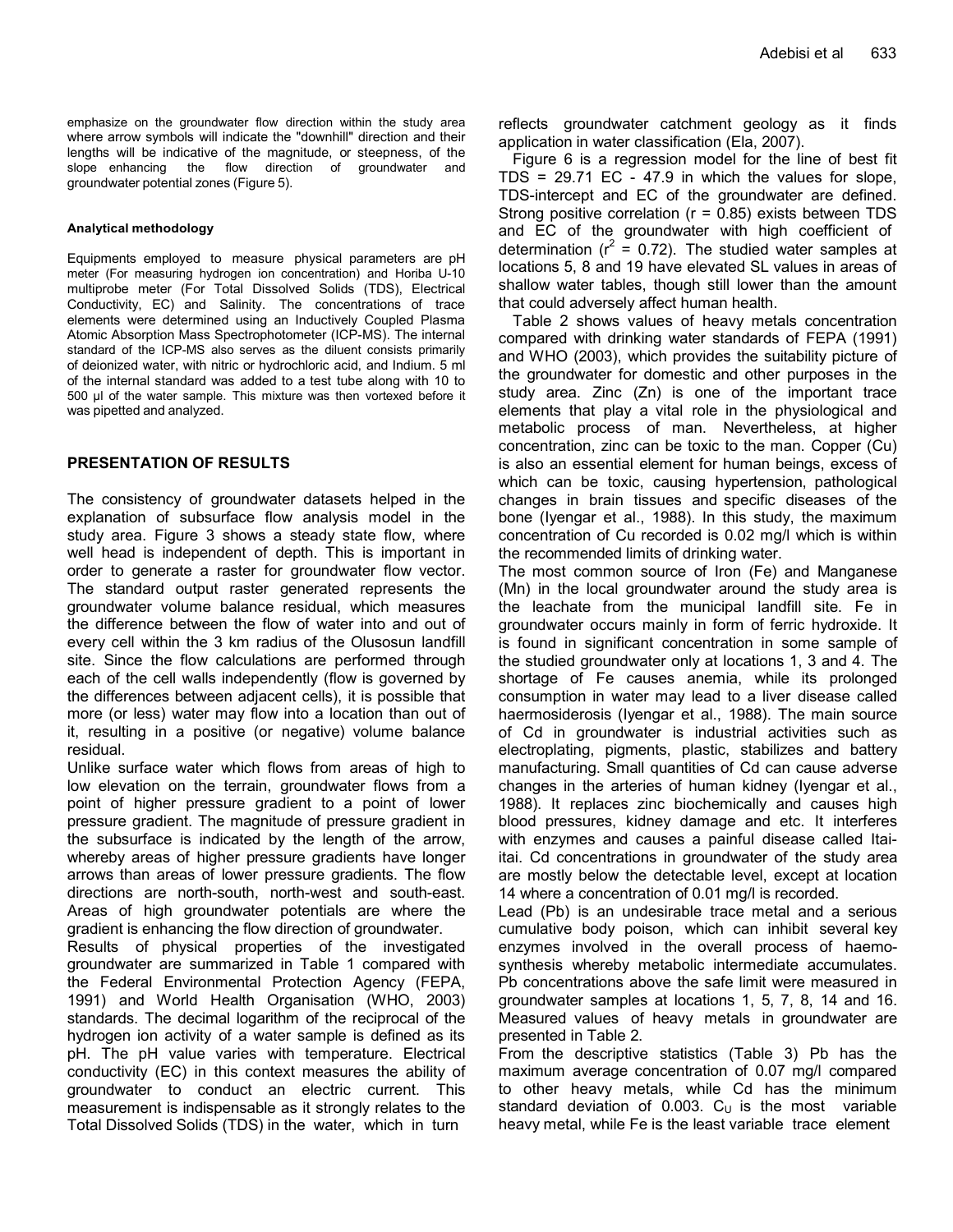

**Figure 3.** Map showing the major rivers and vegetation of Lagos.

| Sample S/N                       | $E.C.$ ( $\mu S/cm$ )<br>pH |      | TDS (mg/l) | Salinity (mg/l) |  |
|----------------------------------|-----------------------------|------|------------|-----------------|--|
| FEPA (1991)                      | $6 - 9$                     | 1.00 | 200        | 250             |  |
| <b>WHO (2003)</b><br>$6.5 - 9.2$ |                             | 1.00 | 500        | 250             |  |
| LE.                              | 8.05                        | 13.2 | 464        | 40              |  |
| L1                               | 5.87                        | 1.28 | 10         | 10              |  |
| L2                               | 5.36                        | 0.75 | 11         | 2               |  |
| L <sub>3</sub>                   | 5.61                        | 0.94 | 17         | 6               |  |
| L4                               | 6.8                         | 5.70 | 17         | 253             |  |
| L <sub>5</sub>                   | 6.58                        | 4.80 | 0          | 180             |  |
| L6                               | 5.25                        | 1.25 | 0          | 34              |  |
| L7                               | 5.96                        | 1.72 | 6          | 30              |  |
| L8                               | 6.76                        | 4.64 | 0          | 165             |  |
| L9                               | 5.73                        | 1.98 | 4          | 90              |  |
| L10                              | 5.15                        | 0.18 | 1          | 50              |  |
| L11                              | 7.25                        | 2.40 | 17         | 10              |  |
| L12                              | 6.48                        | 1.80 | 4          | 63              |  |
| L <sub>13</sub>                  | 4.04                        | 1.66 | 16         | 47              |  |
| L14                              | 5.96                        | 1.01 | 0          | 32              |  |
| L15(CTR)                         | 4.16                        | 1.71 | 6          | 52              |  |
| $L16$ (CTR)                      | 4.48                        | 0.95 | 6          | 32              |  |
| L17                              | 4.25                        | 2.03 | 4          | 59              |  |
| L <sub>18</sub>                  | 6.57                        | 4.06 | 0          | 169             |  |
| L <sub>19</sub>                  | 4.44                        | 0.81 | 0          | 16              |  |
| L20                              | 4.83                        | 0.81 | 5          | 33              |  |

**Table 1.** Physical properties of the studied groundwater.

NS: Not specified; CTR: control; LE: leachate.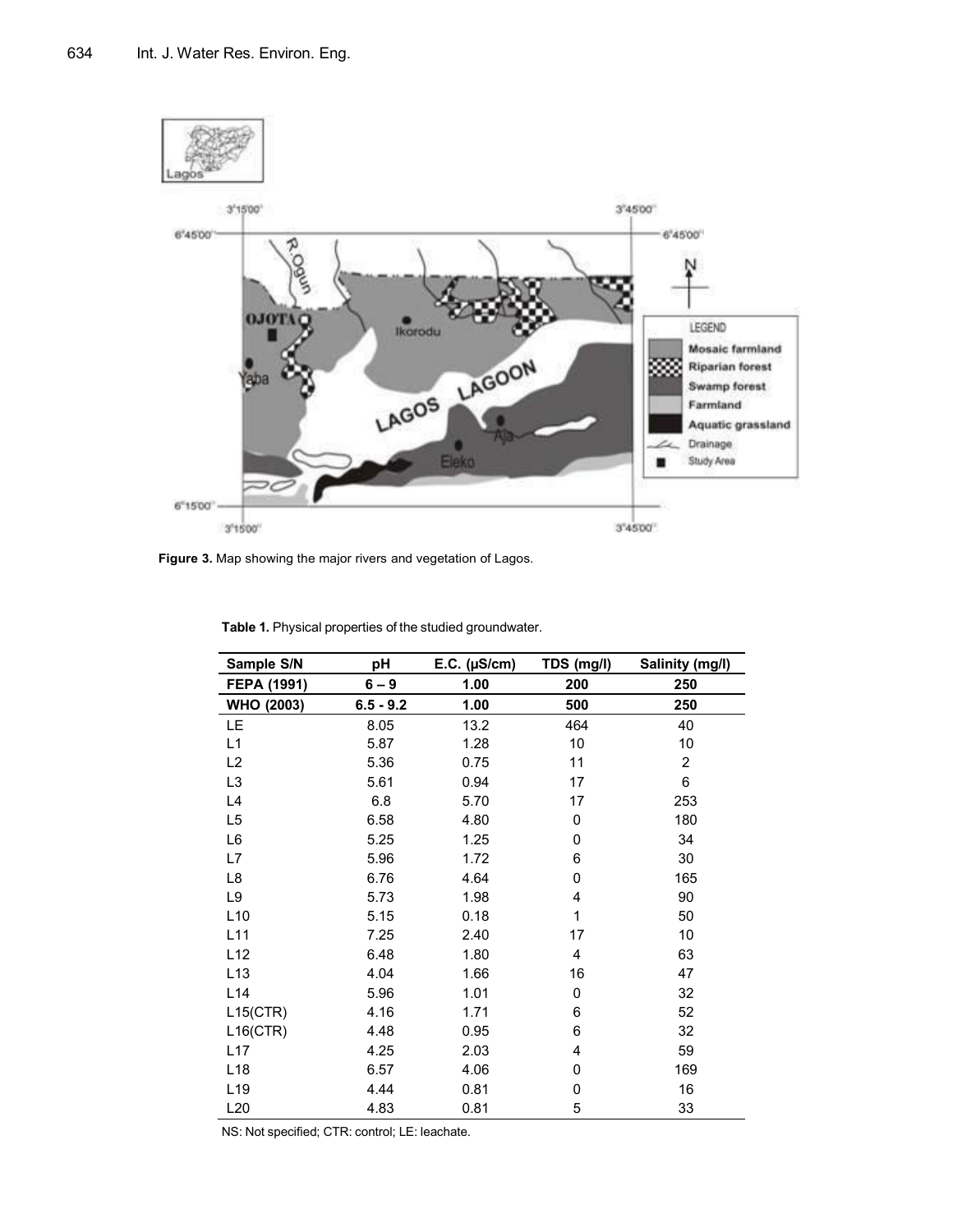

**Figure 4.** Map showing the surface geology of Lagos.



**Figure 5.** Digital terrain model of the study area and groundwater flow direction.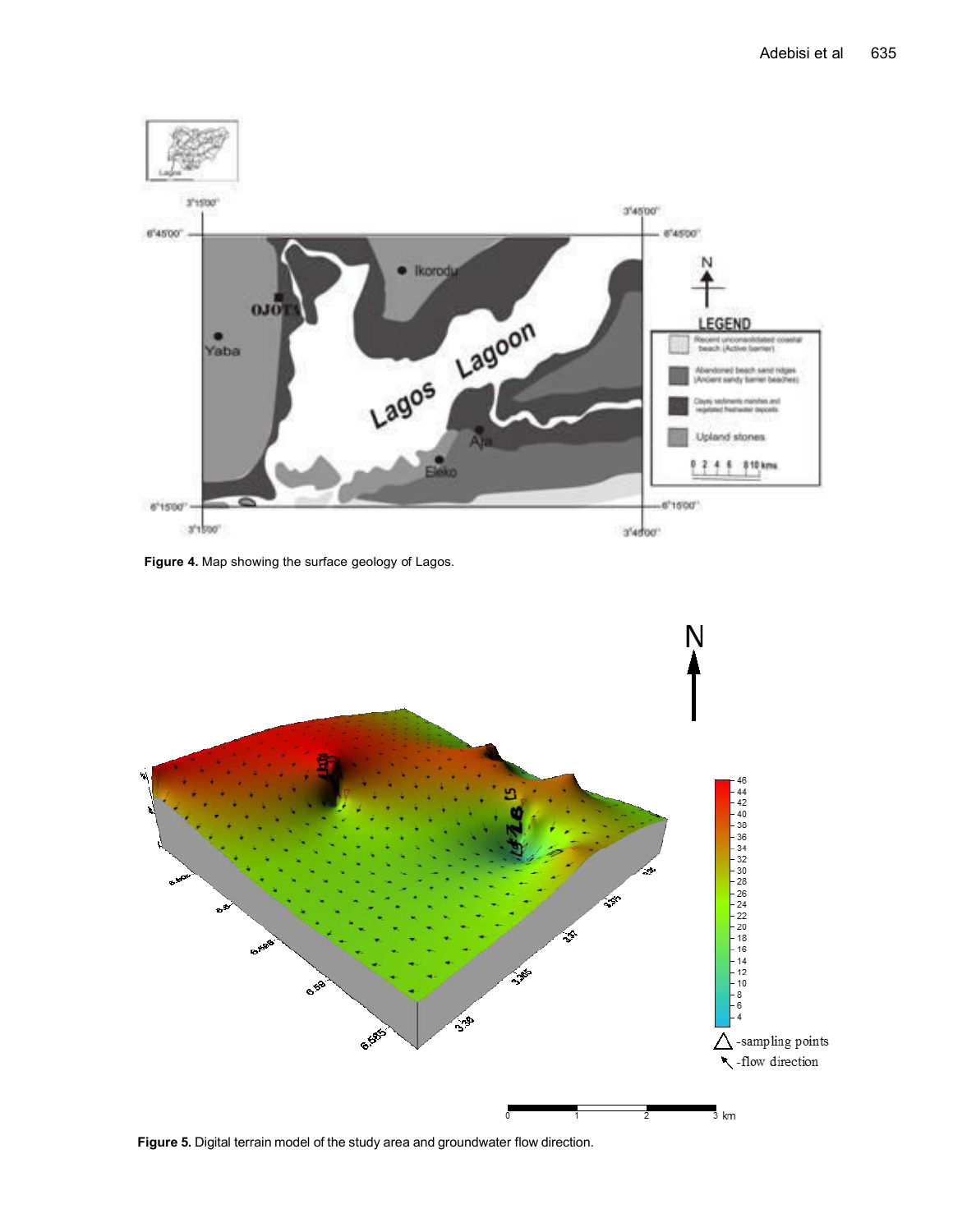

**Figure 6.** Regression plot of Total Dissolved Solids against electrical conductivity of groundwater.

| Sample S/N      | Distance (m) | Zn (mg/l) | Cu (mg/l) | Mn (mg/l) | Fe (mg/l) | Cd (mg/l) | Pb (mg/l) | $Cr$ (mg/l) |
|-----------------|--------------|-----------|-----------|-----------|-----------|-----------|-----------|-------------|
| <b>FEPA</b>     | $- -$        | 3.0       | 1.00      | 0.20      | 0.30      | <b>NS</b> | 0.01      | 0.1         |
| <b>WHO</b>      | $-$          | 1.5       | 0.50      | 0.50      | 0.03      | 0.002     | 0.01      | 0.1         |
| <b>LE</b>       | 0.           | 0.0       | 0.01      | 0.00      | 0.06      | 0.01      | 0.20      | 0.0         |
| L1              | 269.2        | 0.0       | 0.01      | 0.01      | 0.05      | 0.00      | 0.09      | 0.0         |
| L2              | 414.4        | 0.0       | 0.00      | 0.01      | 0.02      | 0.00      | 0.01      | 0.0         |
| L <sub>3</sub>  | 145.0        | 0.0       | 0.00      | 0.00      | 0.36      | 0.00      | 0.01      | 0.0         |
| L4              | 121.0        | 0.0       | 0.00      | 0.00      | 0.64      | 0.01      | 0.20      | 0.0         |
| L <sub>5</sub>  | 735.6        | 0.0       | 0.00      | 0.01      | 0.00      | 0.00      | 0.92      | 0.0         |
| L6              | 900.8        | 0.0       | 0.00      | 0.00      | 0.00      | 0.00      | 0.00      | 0.0         |
| L7              | 977.0        | 0.0       | 0.00      | 0.00      | 0.00      | 0.00      | 0.06      | 0.0         |
| L8              | 888.8        | 0.0       | 0.00      | 0.01      | 0.00      | 0.00      | 0.04      | 0.0         |
| L9              | 1061.0       | 0.0       | 0.00      | 0.01      | 0.00      | 0.00      | 0.00      | 0.0         |
| L10             | 687.63       | 0.0       | 0.01      | 0.00      | 0.00      | 0.00      | 0.00      | 0.0         |
| L11             | 737.6        | 0.0       | 0.01      | 0.04      | 0.01      | 0.00      | 0.00      | 0.0         |
| L12             | 1539.6       | 0.0       | 0.01      | 0.02      | 0.01      | 0.00      | 0.00      | 0.0         |
| L13             | 1609.6       | 0.0       | 0.01      | 0.02      | 0.00      | 0.00      | 0.00      | 0.0         |
| L14             | 1603.6       | 0.0       | 0.01      | 0.00      | 0.00      | 0.01      | 0.02      | 0.0         |
| L15(CTR)        | 3010.2       | 0.0       | 0.01      | 0.01      | 0.01      | 0.00      | 0.01      | 0.0         |
| $L16$ (CTR)     | 2963.2       | 0.0       | 0.01      | 0.00      | 0.00      | 0.00      | 0.04      | 0.0         |
| L17             | 1446.4       | 0.0       | 0.01      | 0.02      | 0.00      | 0.00      | 0.00      | 0.0         |
| L <sub>18</sub> | 1471.4       | 0.0       | 0.01      | 0.02      | 0.00      | 0.00      | 0.00      | 0.0         |
| L <sub>19</sub> | 643.6        | 0.0       | 0.02      | 0.00      | 0.00      | 0.00      | 0.00      | 0.0         |
| L20             | 740.8        | 0.0       | 0.01      | 0.00      | 0.00      | 0.00      | 0.00      | 0.0         |

**Table 2.** Heavy metals concentration of the studied groundwater.

NS: Not specified; CTR: control; LE: leachate.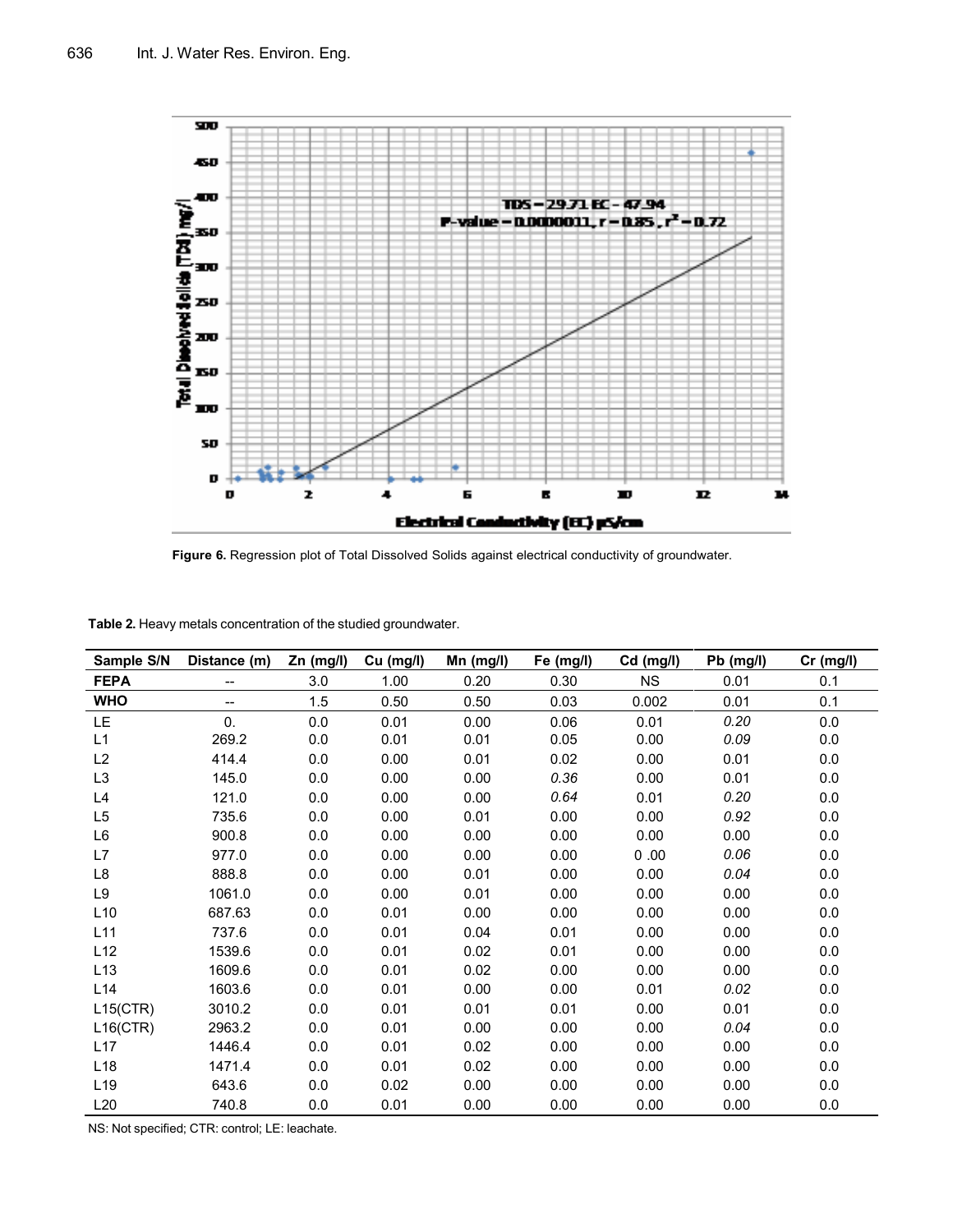Figure 7 shows line plots of groundwater heavy metals concentration and well horizontal distances from the Olusosun landfill site. Among the measured heavy metals, only Pb and Fe show elevated concentration of 0.6 and 0.9 mg/l respectively, at a distance less than 1000 m. It follows that wells need be located at least 1500 m away from the landfill site.

# **DISCUSSION**

# **Aquifer flow system**

The well head raster generated so far is reasonable with respect to transmissivity, porosity, and aquifer thickness. Considering the elevation information, the directions at which arrows are pointing are in the direction of pressure release where wells are concentrated. The hydrogeological condition of the landfill site is consistent with the regional hydrogeological setting of Lagos (Longe et al., 1987). The subsurface geology of the landfill area comprises a lateritic cover of variable thickness averaging 4 m, which overlies an alternating sequence of sand and clay deposit. The water-bearing zone consisting of loose, medium to coarse sand with an average thickness of 10.4 m is directly below it.

## **Physical properties**

The physical properties of groundwater are significant factors for the occurrence of many trace elements. For instance, pH below 7 is a significant factor in the occurrence of many cationic metals, such as Al, Fe, Mn, and Ni; these metals, as well as Cu, Pb, and Zn, adsorb more strongly to aquifer materials as pH increases (Ayotte et al., 2011). Chemically, water [dissociates](http://en.wikipedia.org/wiki/Self-ionization_of_water) according to the equilibrium

2H<sub>2</sub>O <sup>—</sup>H<sub>3</sub>O<sup>+</sup>(aq) + OH (aq)---------------------- Equation 1

with a dissociation constant,  $K_w$  defined as

Kw = [H<sup>+</sup> ][OH- ]------------------------------------ Equation 2

Where  $[H^+]$  is the concentration of the aquated [hydronium](http://en.wikipedia.org/wiki/Hydronium_ion) [ion, a](http://en.wikipedia.org/wiki/Hydronium_ion)nd [OH- ] represents the concentration of the [hydroxide ion. K](http://en.wikipedia.org/wiki/Hydroxide_ion)<sub>w</sub> has a value of about 10<sup>-14</sup> at 25°C.

The two extremes that describe the pH of studied water samples are 4.04 and 8.05, indicating slightly acidic to weakly basic groundwater. Tested samples of groundwater in the study area have TDS values which placed them in the class of fresh waters. Raw water samples from wells in the study area have TDS values ranging from 0 to 17 mg/l, which is far below the recommended limits of FEPA (1991) and WHO (2003). The trend of specific electrical conductance with dissolved solids is such that as the number of charged

ions in the water (TDS) increase so does the EC. Also about 72% in the variation of the TDS was associated with the EC of the groundwater. On the basis of the pvalue which is far less than the predetermined significance level  $\alpha$  (which is often 0.05 or 0.01), it can be concluded that the TDS is highly dependent on the EC of the studied groundwater. Therefore, it is possible to estimate TDS of the water measured values of EC.

Salinity (SL) is a major water quality limitation on the environmental values of groundwater. Human action such as waste disposal among others has been implicated to cause excessive salinity in groundwater. Salinity has limited the use of groundwater sources as they are too salty for human consumption.

### **Heavy metals concentration and quality standards**

In addition to landfill site contribution, the geologic composition of aquifers and aquifer geochemistry are among the major factors affecting trace-element occurrence (Katz et al., 2007). Zn concentration in the groundwater is below the detectable level. This can be due to its restricted mobility from geological formation which underlies the dump site. At concentrations found in most of the sampled groundwaters, Fe and Mn are at concentrations below the aesthetic objective, and therefore, not considered a health risk. This study reveals that the concentration of Pb is below the detectable level in most of the groundwater samples.

#### *Variation in heavy metals concentration*

Trace metals that occur in the studied groundwater are not of concentrations large enough to constitute a significant health impact. However, the order of decrease in concentration is  $Cu > Mn > Cd > Pb > Fe$ .

# **Landfill site and well distance**

Locating a well in a safe place takes careful planning and consideration of factors such as horizontal distance from pollution source. The horizontal distance between a well and landfill site is one of the most crucial safety factors to consider when studying groundwater contamination. The minimum distance between a well and the landfill site can lead to contamination, but longer distances would better protect the well. For wells located at a distance less than 1000 m, the landfill site can have a major impact on them.

# **CONCLUSIONS AND RECOMMENDATIONS**

The Olusoun landfill was considered a critical site for groundwater pollution as it comprises heavy domestic